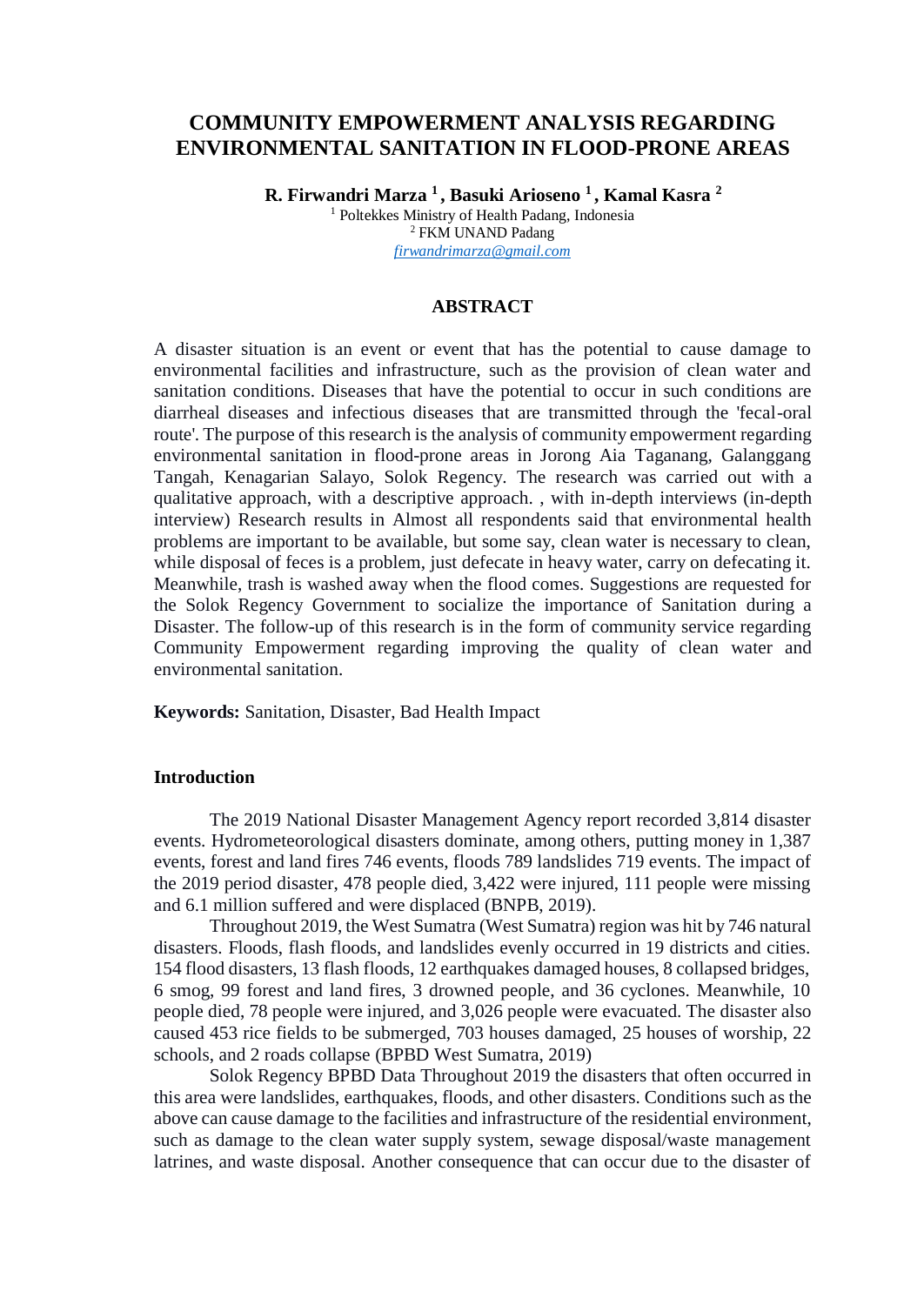food shortages, is the emergence of certain infectious diseases. People affected by disasters are generally very vulnerable to falling ill and even dying from infectious diseases, especially in a long period with poor sanitation conditions, water supply that does not meet the quality and quantity requirements, and not maintaining clean living habits. '<sup>[1]</sup>According to Subiyantoro (2010: 13) disaster management is not the task and responsibility of the government alone but is the responsibility and obligation of the wider community which is carried out through efforts to anticipate disasters through community-based strength, namely community empowerment that relies on the ability of human resources. local (community disaster management). Empowerment is " *to help clients gain the power of decision and action over their own lives by the effect of social or personal blocks to exercise existing power, by increasing capacity and self-confidence to use power and by transferring power from the environment to clients* "

Moving on from the problems above, this study wants to analyze community empowerment about environmental sanitation in disaster-prone areas in Solok Regency, West Sumatra.

#### **METHOD**

This study uses a qualitative method, with a descriptive approach (John W. Creswell, 2016). The data used are primary (interviews) and secondary (documentation). The informant selection technique in this study was *purposive sampling* , namely Walinagari Selayo, Aia Taganang Disaster Preparedness Group, Galanggang Tanggah and the floodaffected community. Data analysis in qualitative research will take place simultaneously with other parts of the development of qualitative research, namely collecting data on flood disaster risk management and writing findings (Neuman, 2017).

## **Results and Discussion**

#### **A. Result**

The results of in-depth interviews and to several informants, both the Disaster Preparedness Group (KSB) of Galangang Tangah, several communities affected by flooding in the Handyard and Walinagari Selayo, Kubung District, Solok Regency, are as follows:

The Disaster Preparedness Group (KSB) of Galangan Tangah was formed in 2012. The formation of the Disaster Preparedness Group (KSB) began with the frequent flooding of Jorong Gelangang Tanggah Selayo, Kubung District, Solok Regency. The Disaster Preparedness Group (KSB) was formed from CBDRM activities (Community-Based Disaster Risk Reduction) from UNDP, accompanied by the NGO, Jamari Sakato. Assistance by the NGO Jamari Sakato in the form of training and simulations. The NGO Jamari Sakato accompanied the Selayo community for approximately 1 year, then the Disaster Preparedness Group (KSB) was formed. The scope of the Disaster Preparedness Group (KSB) consists of fields such as preparedness, public kitchens, early warning, and SAR and health. Interviews conducted with the head and treasurer of the Disaster Preparedness Group (KSB) Aia Taganang Galanggang Tangah almost matched the answers.

*"…Formation of Aia Tangganang Disaster Preparedness Group (KSB) at the initiative of UNDP's CBDRM (Community-Based Disaster Risk Reduction) activity accompanied by the NGO Jamari Sakato…"*

Furthermore, from the interview, it was also known that the Secretary of the Disaster Preparedness Group (KSB) did not yet have a fixed place. Meanwhile, cross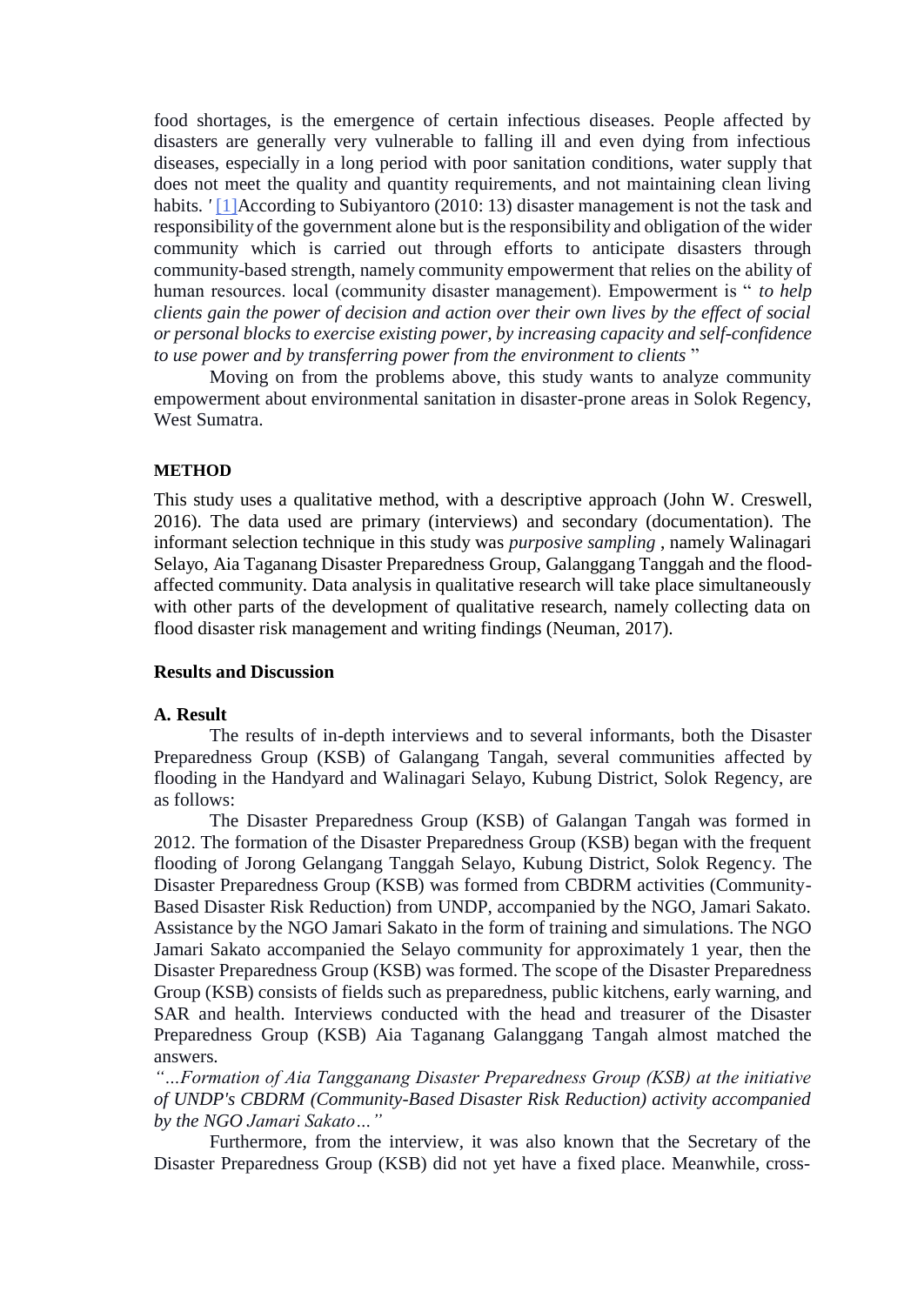sectoral involvement has not been so real, but since 2019 it has shown its roles, such as the Nagari Government, District, Social Service, and BPBD.

Meanwhile, regarding environmental sanitation, which was asked both to the Management of the Disaster Preparedness Group (KSB) and to the community affected by the disaster, the answer was slightly different in view of the sanitation problem as revealed in in-depth interviews. The management of the Disaster Preparedness Group (KSB) views clean water, the informants view it as very important. Clean water and drinking water are both very important during a disaster. It is difficult to get clean drinking water. If it is possible, the government or those who help, help us with clean water. With what our community will get water. Our stove is all wet, it can be all wet. Plenty of water but not suitable for toilets. While we are under siege, we also need to do activities, so our community really needs water.

*"…The management of the Disaster Preparedness Group (KSB) views clean water, the informants view it as very important. Clean water and drinking water are both very important during a disaster. It is difficult to get clean drinking water. If it's possible, the government or those who help, help us with clean water…"*

But the community has a different view of Clean Water/Drinking Water, the informants view it as very important. Clean water and drinking water are both very important during a disaster. It is difficult to get clean water and drink only the available water that we drink. But we can still use our wells, when the flood is over, we can use them immediately. However, not all community informants said that there were still 2 informants who said that if our wells were entered by floodwater after the flood the waters receded without us cleaning it first, our water could not be used. So if possible, the Puskesmas / Health Office of Sokok Regency could kill the germs that entered our well. *'…regarding Clean Water/Drinking Water, the informant views it as very important. Clean water and drinking water are both very important during a disaster. It is difficult to get clean water and drink only the available water that we drink. But we can still use our wells, when the flood is over, we can use them right away…"*

Meanwhile, it was revealed from the informants that the management of the Disaster Preparedness Group (KSB) almost all said the problem of excreting feces. They said that when it was flooded, a lot of it was scattered about because the toilets and septic tanks were full, of course, the feces in them would come out. If possible, after the Septic flood, our community's houses could be vacuumed.

*' ….The Disaster Preparedness Group (KSB) almost allsaid about the matter of excreting feces. They said that when it was flooded, a lot of it was scattered about because the toilets and septic tanks were full of course the feces in them would come out…"*

If their community informants agree that there is no problem with defecating during a flood, we just defecate where the water is heavy, then the feces will disappear as well.

*"… If their community informants agree that there is no problem with defecating during a flood, we just defecate where the water is heavy, the feces will disappear too…"*

Regarding waste disposal due to flooding and waste disposal, the management of the Disaster Preparedness Group (KSB) said that it would not be a problem, if there was a lot of garbage in the flood, we just had to carry out the same thing as the community informants said.

*"… Garbage disposal and waste disposal are not a problem, if there is a lot of garbage in the flood, we just have to shake it up…"*

#### **B. Discussion**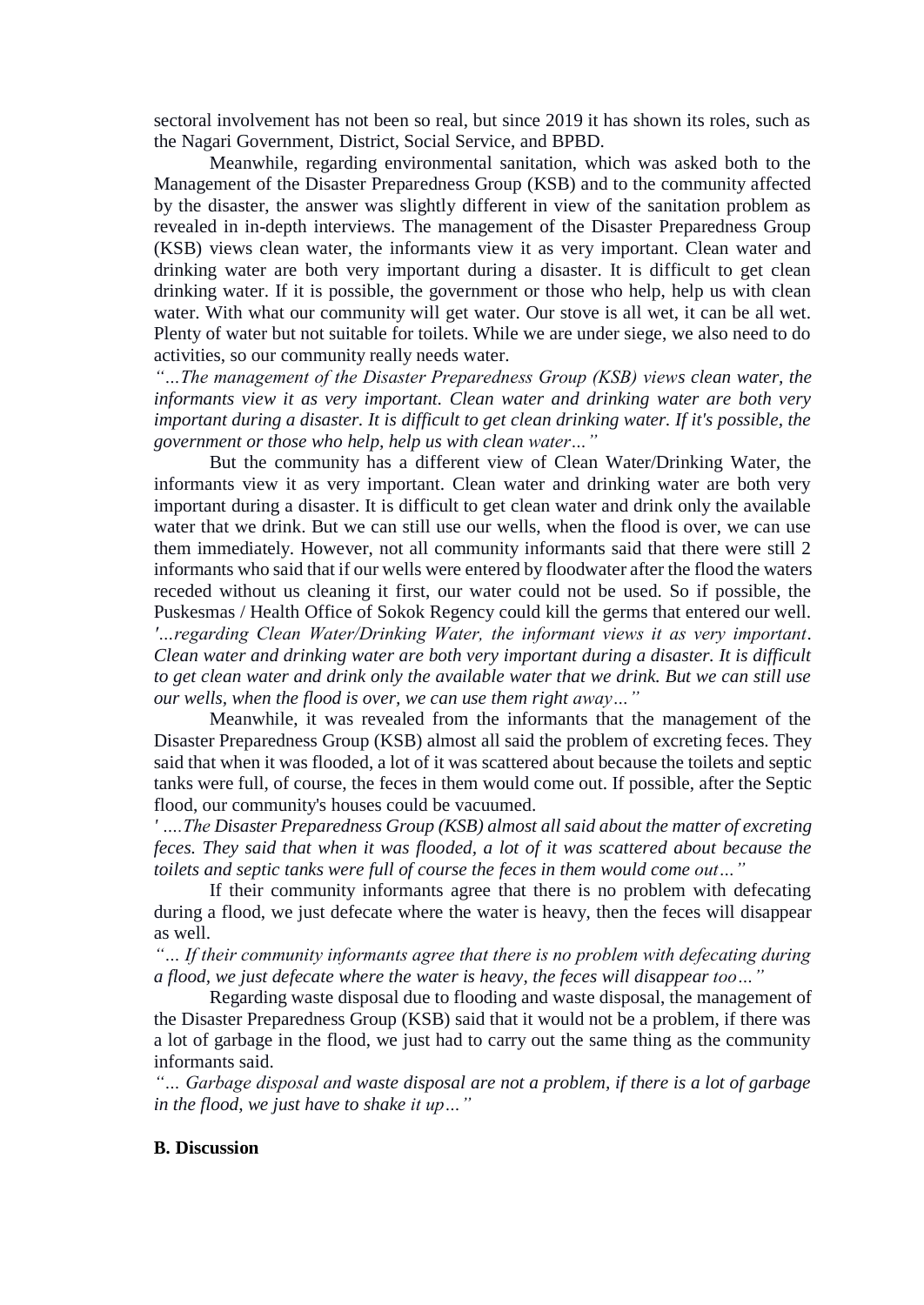#### 1. Handling of Clean Water Quality and Sanitation

Clean water As it is known that water is the main need for life, as well as refugee communities, must be affordable by the availability of adequate clean water to maintain their health. When clean water and sanitation facilities are available, it is necessary to monitor and improve the quality of clean water and sanitation facilities. At the initial stage of a disaster or evacuation, the availability of clean water needs attention, because without clean water it greatly affects hygiene and increases the risk of transmission of diseases such as diarrhea, typhus, scabies, and other infectious diseases. The main purpose of water quality improvement and monitoring is to prevent health risks from using water that does not meet the requirements

### 2. Dirt disposal

If there is a flood disaster and no evacuation occurs but the facilities are flooded so that they cannot be used, mobile latrines or emergency collective latrines must be provided by using drums or other materials. However, when an evacuation occurs, the steps needed are as follows: 1) at the beginning of an evacuation, it is necessary to build a public latrine that can accommodate the needs of some refugees. Examples of latrines that are simple and can be provided quickly are latrines with trenches, collective latrines (plural latrines), collective latrines using used drums, and mobile latrines (can be drained).

For the maintenance and utilization of mobile latrines, collaboration is carried out between the District/City Health Office and the Sanitation Service/Public Works Service, especially in draining latrines when necessary. At the beginning of the evacuation 1 (one) latrine was used by 50-100 people. Maintenance of latrines must be carried out and monitored closely and disinfect the area around the latrine using lime, Lysol, and others; 2) On the following day after the emergency period ends, the construction of emergency latrines must be carried out immediately and 1 (one) latrine is recommended to be used by no more than 20 people. It is recommended that latrines be built-in refugee locations: 1) have separate designations for men and women; 2) the location is a maximum of 50 meters from the refugee tent and a minimum of 30 meters from the water source. 3) the minimum distance between the latrines and the location of the clean water facilities is 10 meters; 4) the construction of the latrine must be strong and equipped with a lid on the latrine hole so that it does not become a breeding ground flies, cockroaches, and other nuisance animals. In addition, it must also consider the groundwater level, season, and soil composition; 5) the construction of latrines must be adapted to the social, cultural, beliefs, and habits of the refugees by taking into account the number of refugees and their distribution as well as the availability of local materials.

## 3. Sanitation of waste management

The composition of waste in refugee camps generally consists of waste generated by refugees (domestic waste) and health service activities (medical waste). Waste management in refugee shelters must receive attention from all parties, considering the risks that can arise if it is not managed properly, such as the emergence of flies, mice, odors, and can contaminate existing clean water sources/supplies. In waste management in evacuation centers, cooperation between refugees, district/city health offices, district/city cleaning services must be carried out for the process of collecting and transporting waste to the final disposal site.

Activities carried out in sanitation efforts for waste management include 1) waste collection; a) the waste generated must be accommodated in the family or group of family trash bins; b) it is recommended to use a trash can that can be closed and easy to move/lift to avoid flies and odors. For this reason, pieces of drums or plastic trash bags with the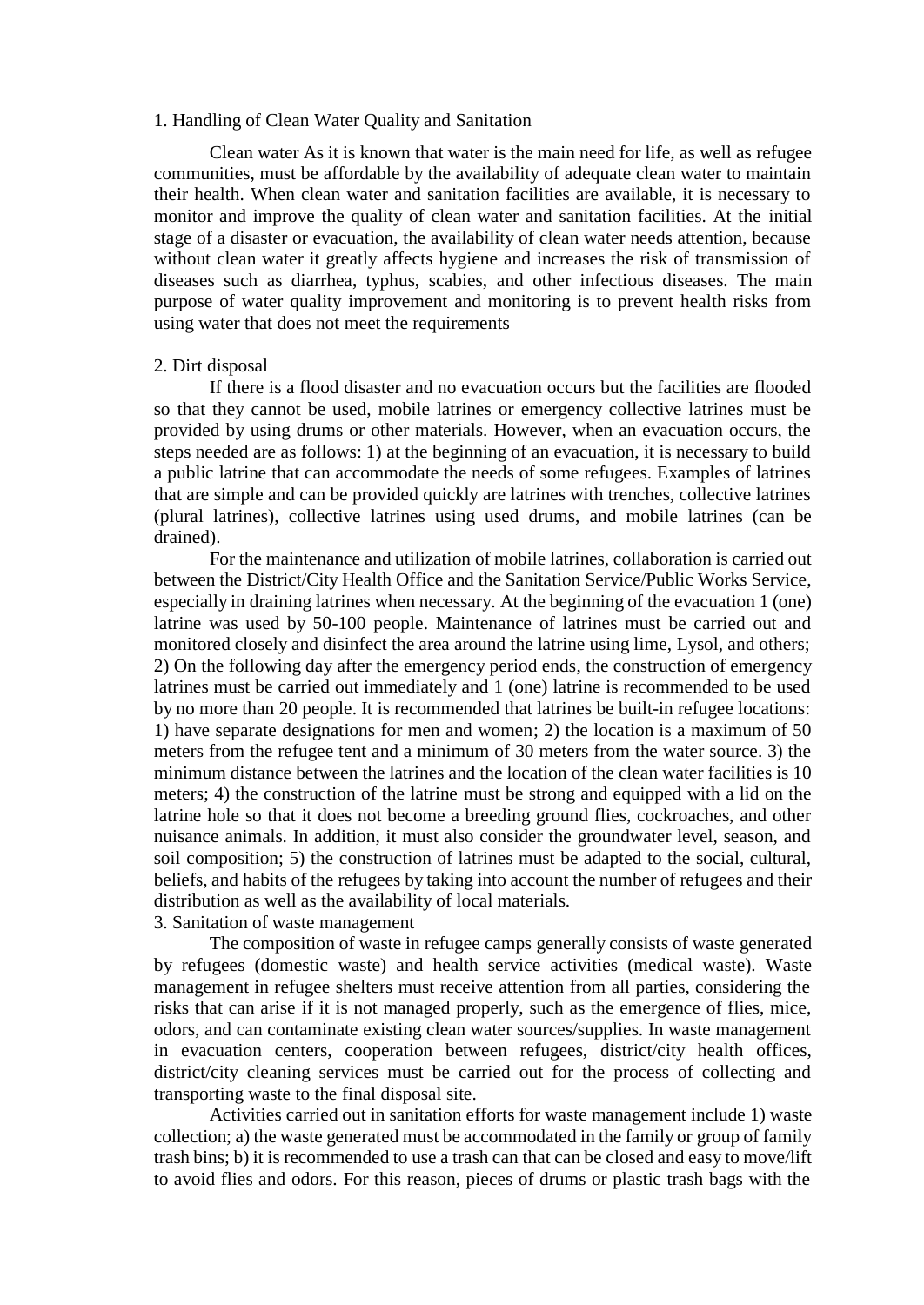size of 1 MX 0.6 m for  $1 - 3$  families are recommended; c) placement of trash cans a maximum of 15 meters from the place of residence; d) the garbage in the trash can for a maximum of 3 (three) days must have been transported to the final disposal site or temporary collection point. 2) waste transportation; Garbage can be transported using a garbage cart or by a garbage truck to be transported to the final disposal site. 3) final disposal of waste; Final disposal of waste can be carried out in several ways, such as burning, stockpiling in dug holes or trenches with a size of 2 meters deep, 1.5 meters wide, and 1 meter long for the needs of 200 people. It should be noted that the final disposal site must be far from residential areas and a minimum distance of 10 meters from water sources. 4) vector supervision and control. Various types of vectors such as flies, rats, and mosquitoes can develop from improper waste management in refugee sites. Efforts are made in the form of a) proper disposal of waste/food waste; b) if necessary can use insecticides; c) maintain personal hygiene while in the refugee location; d) provision of proper wastewater disposal (SPAL) and waste disposal facilities 4. Supervision and security of food and beverages

In the management of food and beverages in disasters (for the consumption of many people), must pay attention to food and beverage sanitation hygiene rules (HSMM), to avoid the occurrence of foodborne diseases including diarrhea, dysentery, cholela, hepatitis A and typhoid, or food and beverage poisoning, based on WHO guidelines Ensuring food safety in the aftermath of natural disasters, among others, namely: 1) all food and food ingredients to be distributed must be suitable for human consumption both in terms of nutrition and culture; 2) the food to be distributed should be in dry form and the recipient knows how to prepare the food; 3) stock should be checked regularly and separate the defective stock; 4) food preparers must be trained in hygiene and the principles of safe food preparation; 5) staff preparing food should not be sick with the following symptoms: jaundice, diarrhea, vomiting, fever, sore throat (with fever), infected skin lesions or discharge from the ears, eyes or nose; 6) cleaners must be trained in keeping public kitchens and surrounding areas clean; 7) water and soap are provided for personal hygiene; 8) food should be stored in containers that protect it from rodents, insects or other animals; 9) in flood-affected areas, whole foods should be moved to dry places; 10) throw away damaged, or leaky canned food; 11) inspect all dry food for physical damage, mold growth from vegetables, fruit and dry cereals; 12) clean water for preparing food

## **Conclusion and Suggestion**

- 1. In general, environmental health problems in flood conditions need to be considered considering the impact that occurs can cause various kinds of diseases and can even cause death if not handled quickly.
- 2. In general, the informants said it was important to provide clean water when a flood-hit, especially if the flow of clean water was disrupted.
- 3. An informant said that the disposal of feces is not very important because if a flood comes we can still defecate in the floodwater, but the informant said otherwise if the septic tank floods the house is also submerged so that a lot of feces are scattered, and this also causes problems when it floods.
- 4. There is an informant who said that waste management and waste management do not need to exist when there is a flood, because they can be cleaned by the flood. While others say that real estate will be clogged when the flood comes,

### **References**